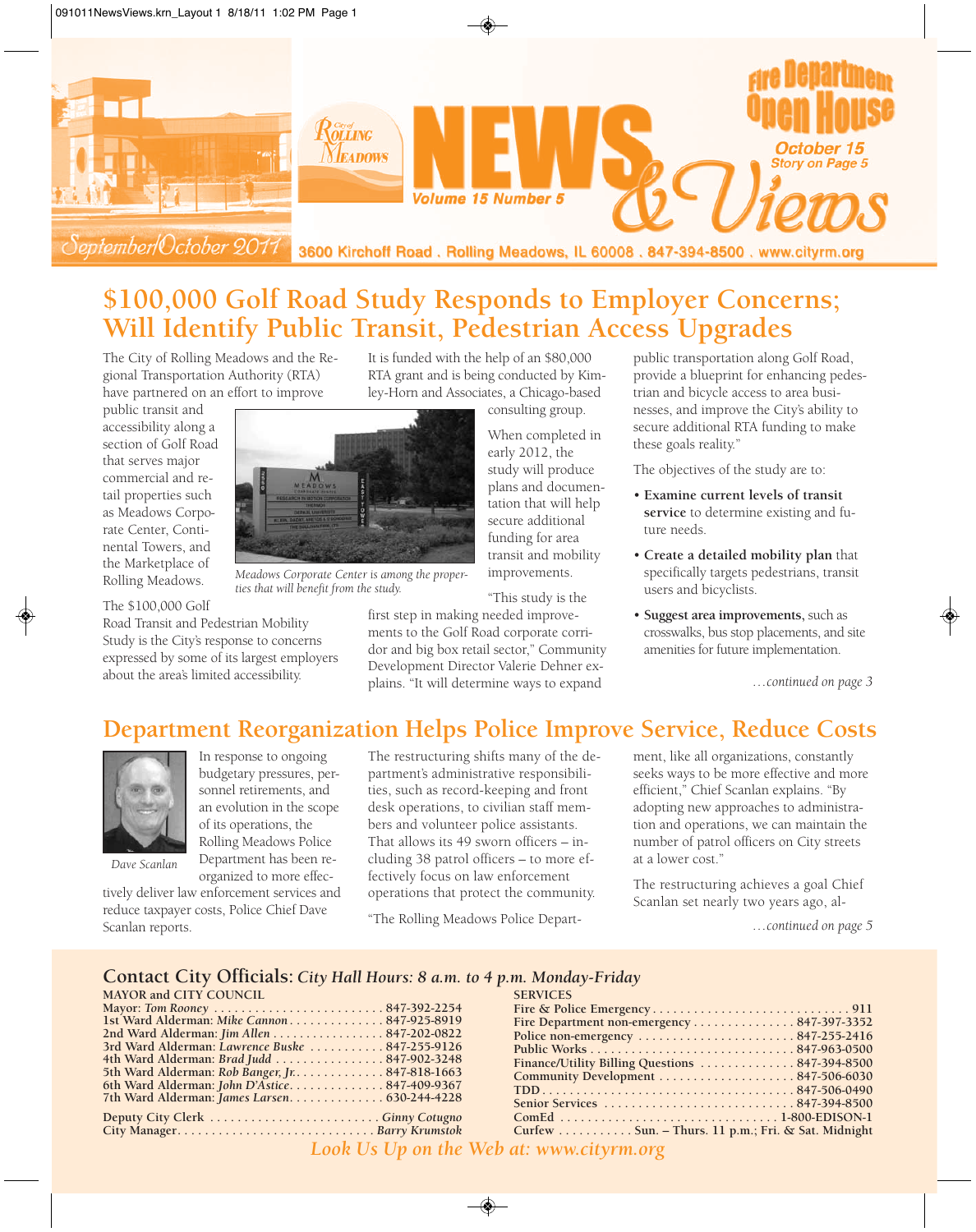# **\$500 Community Donation Returns Patrol Motorcycles to Active Duty**

The Police Department's motorcycle patrol unit, taken out of service last year because of budget cuts, is back on the streets, thanks in part to a \$500 commu-

nity donation from two self-described "motorcycle enthusiasts."

At its June 14 meeting, City Council approved an ordinance that returned two of the motorcycles to frontline service. That's when Richard and Christine Kimball, of

Rolling Meadows-based Allied Home Mortgage Corporation, sent a \$500 check to the RMPD in support of the program.

The accompanying letter to Police Chief Dave Scanlan requested that the funds

"be used toward the re-commission of the…patrol motorcycles. We thoroughly agree that [they] should be back in the community."



*Patrol officer Mark Hinds conducts neighborhood speed limit enforcement.*

improve residents' accessibility to police officers. They also play important roles in neighborhood speed limit enforcement, and can monitor City bike paths and parks more effectively than patrol cars."

munity relations tools because they

## *'New' Wilke Takes Shape*



A \$1.4 million state-funded project to rebuild a section of New Wilke Road, between Golf and Algonquin Roads, continues.

The road is a vital part of the City's infrastructure due to its proximity to retailers, major employers, and two highways. Current timetables call for the majority of the project to be completed by year's-end.

## **24-Year Police Veteran Mark Hogan Named Deputy Chief; Department Promotes Officer Mark Mrozek to Sergeant**

Mark Hogan, a 24-year police veteran, was promoted to deputy chief of the Rolling Meadows Police Department in August.

Joining him at the swearing-in ceremony was Officer Mark Mrozek, who earned promotion to sergeant, and new patrol officers Christopher Danner and Brian Maschek.



#### **Deputy Chief Mark Hogan**

Deputy Chief Hogan began his career with the Rolling Meadows Police Department in 1987 as an intern while he completed a degree in Crimi-

nal Justice from Illinois State University. *Mark Hogan*

He has served Rolling Meadows as a patrol officer, investigator, sergeant, and represented the Police Department as a member of the Major Case Assistance Team (MCAT). MCAT is a regional support team comprised of detectives and evidence technicians from several northwest suburbs who investigate homicides and other complex cases.

"It is an honor to congratulate Deputy Chief Hogan on his promotion. I am confident he will continue the success that has followed him at every stage of his career," Police Chief Dave Scanlan says. "Mark's professionalism and integrity will have a profound impact on the Rolling Meadows Police Department and the community it serves."

#### **Sgt. Mark Mrozek**



Sgt. Mrozek joined the Rolling Meadows Police Department as a midnight shift patrol officer in 1989, after serving four years as a Community Service Officer

*Mark Mrozek*

(CSO) in Mount Prospect.

He has served as an evidence technician, juvenile officer, bicycle officer, and a member of the Police Department Honor Guard. As a member of the Community Relations Unit, Sgt. Mrozek served as "Officer Friendly" and a DARE Officer.

Sgt. Mrozek also co-authored the application that garnered the department the Community Policing Award from the International Association of Chiefs of Police.

## **Officer**



Rolling Meadows with three years of experience with the Village of Cary Police Department. A former member of the

*Christopher Danner*

United States Marine Corps, he studied Criminal Justice at Harper College.



*Brian Maschek*

**Officer Brian Maschek** Officer Maschek began his career with the Waukegan Police Department in 2008, where he worked in the patrol unit and as an evidence technician. He

graduated Magna Cum Laude from Illinois State University with a degree in Criminal Justice.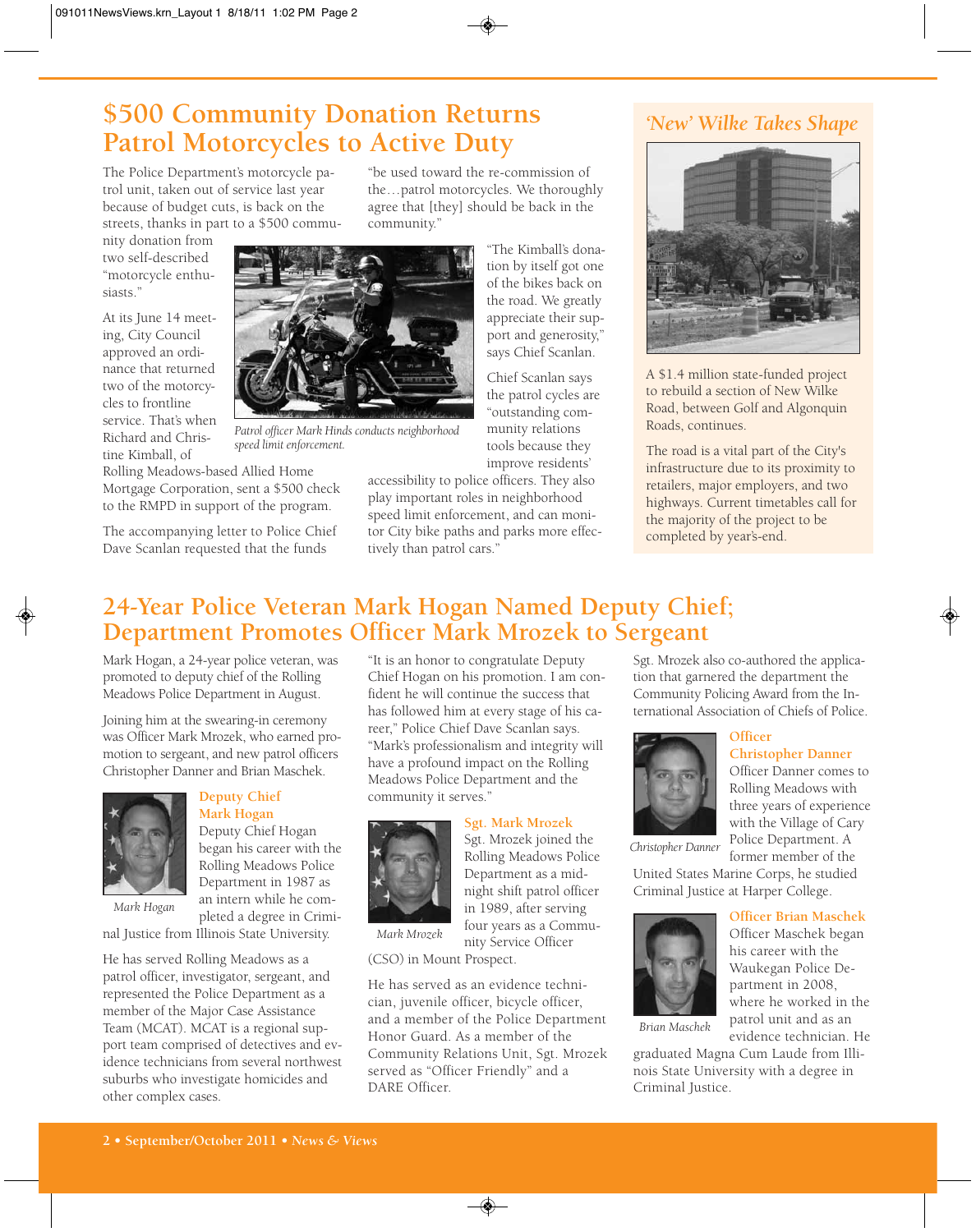# **Three Major Storms Batter City in Less Than Five Weeks**

Rolling Meadows residents may one day refer to summer 2011 as the "Summer of Storms." Three major storms that caused widespread power outages, downed trees, and severe flooding raged across the City between June 21 and July 23. For posterity, here's a brief look back:

#### **Tuesday, June 21**

Severe weather and strong winds damaged trees, disrupted power, and triggered tornado warnings across the north and northwest suburbs. About 240,000 residents in the Chicago area were left without power. Among those affected in Rolling Meadows were firefighters at the Fogarty Fire Station on Meadow Drive.

#### **Monday, July 11**

Driving rains and 80-mile per hour winds left 840,000 Chicago area residents without power in the worst storm in 13 years. In total, more than 5,800 Rolling Meadows homes and businesses lost power, some for days.

#### **Saturday, July 23**

More than 6.5 inches of rain fell on Rolling Meadows between Friday, July 22 and Saturday, July 23, resulting in widespread street flooding and power outages that affected 1,756. Public Works crews conducted sandbagging operations to try and limit the flooding. Meanwhile, the Rolling Meadows Police Department activated the Everbridge emergency alert system, which informed residents in affected areas of the flooding, encouraged them to check sump pumps and basements for water, and gave them time to move their vehicles out of harm's way.

#### **Check Valves Reduce Basement Flooding Risk**

Check valves, which prevent sewage backup into a home or building, are a simple, cost-effective way to reduce the risk of basement flooding during heavy rains, Underground Utilities Division Supervisor Dan Seveska reports.

The t-shaped valves feature a "flapper" that prevents water from backing up through a property's sewer lateral during heavy rains that exceed the capacity of the City's storm sewer system.

"No single solution completely eliminates the risk of flooding, but check valves can be very effective tools in preventing sewer water from entering a home," Seveska says.

For more information, call 847-963-0500.

## **City Ends Newsletter Mailings to Apartments, Condominiums**

Effective November 1, the City will stop mailing copies of its *News & Views*

newsletter to apartment residences and condominiums where utility bills are paid by a homeowners association. The move, part of ongoing efforts to lower costs, will save about \$4,000 in postage and production costs per year.

Affected residents will still be able to access an online ver-

sion of the newsletter by visiting the City's Website, **www.cityrm.org**. In addition, printed newsletter copies continue to be available at the Rolling Meadows Library, City Hall, and the Rolling Meadows Community Center.

> Homeowners, except those who have signed up for eBilling, will continue to receive the newsletter with their monthly water bills.

In an era of severe budget constraints – and due to the newsletter's availability online and at public facilities across Rolling Meadows – City offi-

cials believe the cost of a separate newsletter mailing to condominiums and apartments is difficult to justify.

"These units are sometimes unoccupied, which means that mailings to those addresses are returned to City Hall as 'undeliverable,'" explains Assistant Finance Director Melissa Gallagher. "The City pays postage for these returns, which further boosts the program's overall costs."

The City has noticed an increase in returns over the past 18 months.

Apartment management groups and condominium homeowners associations who are interested in providing printed newsletters for their residents may contact the City Hall cashier at 847-394-8500.

### **Golf Road Study Responds to Employer Concerns** *…continued from page 1*

**NEWS** Views



*The Golf Road Corporate Corridor is currently over-reliant on motor vehicles for accessibility.*

These improvements will become key elements of the City's ongoing economic development and retention activities.

"Public transportation and pedestrian accessibility are important components of the community's plan for economic growth," Dehner adds. "We are exploring ways to improve customer access to local businesses, and help companies attract and retain young employees – many of

whom prefer alternative forms of transportation and currently live in Chicago."

A steering committee, comprised of representatives from the City, RTA, PACE, and members of the Golf Road business community, will meet regularly to discuss the project's scope and offer suggestions for consideration.

For more information on the study, visit **rollingmeadowsgolfroadmobility.com**.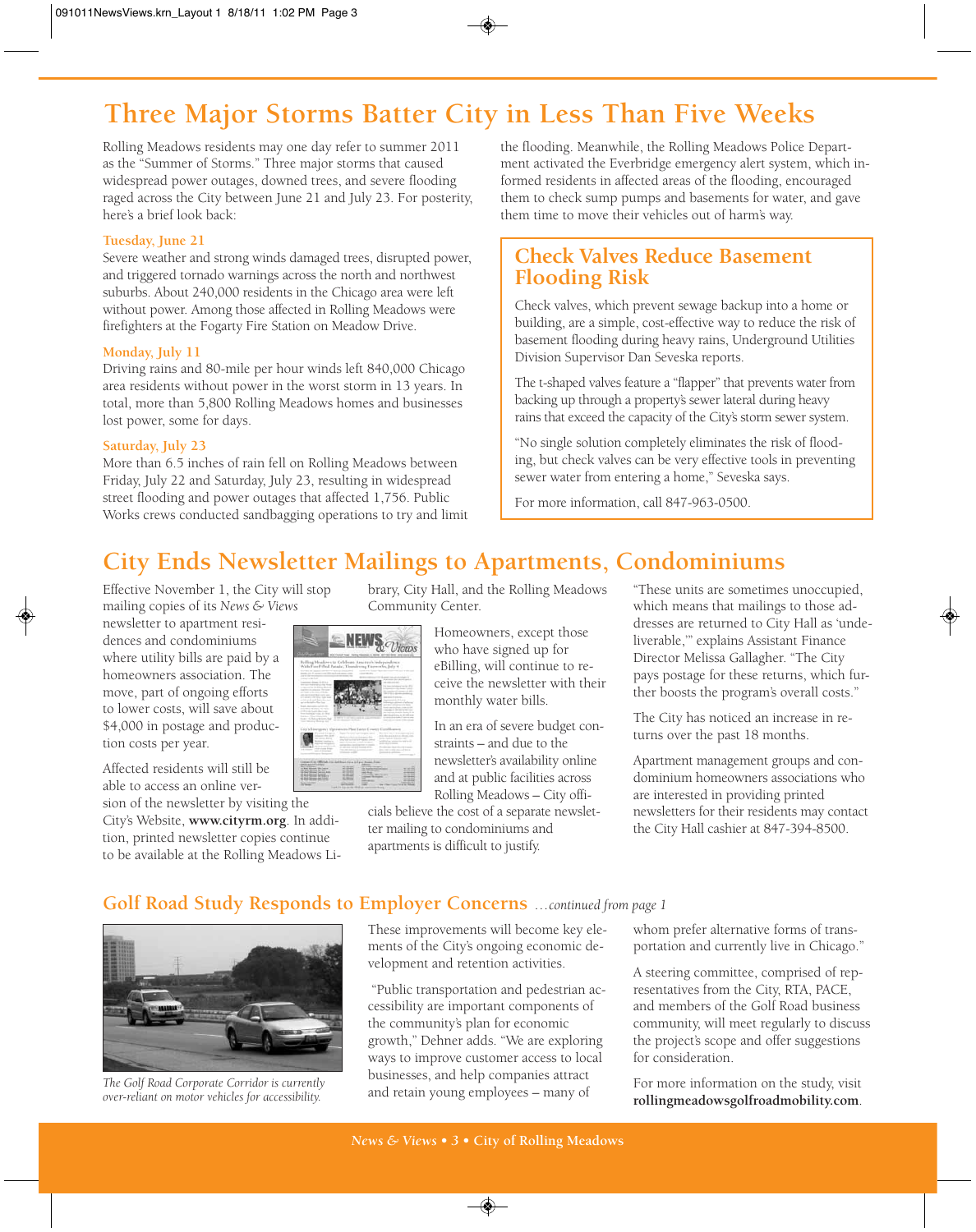| September 2011                                                                                                                                   |                                                                                                                |                                                                                                                                                      |                                                                   |                                                                                     |        |          |  |  |  |  |
|--------------------------------------------------------------------------------------------------------------------------------------------------|----------------------------------------------------------------------------------------------------------------|------------------------------------------------------------------------------------------------------------------------------------------------------|-------------------------------------------------------------------|-------------------------------------------------------------------------------------|--------|----------|--|--|--|--|
| Sunday                                                                                                                                           | Monday                                                                                                         | Tuesday                                                                                                                                              | Wednesday                                                         | Thursday                                                                            | Friday | Saturday |  |  |  |  |
| $\mathcal{R}^{\tiny{{\scriptscriptstyle{{G\!\mathit{w}}}{\scriptscriptstyle{{G\!\mathit{w}}}}}}}_{{\scriptscriptstyle{\rm{OLLING}}}}$<br>Meadows |                                                                                                                |                                                                                                                                                      |                                                                   |                                                                                     |        |          |  |  |  |  |
|                                                                                                                                                  | <b>Labor Day</b><br>$\overline{5}$<br>City Hall, Public Works<br>closed. Refuse collection<br>delayed one day. | Economic Development 6<br>Committee, 6 p.m.<br><b>Environmental Commit-</b><br>tee, 7 p.m.<br><b>Plan Commission.</b><br>7:30 p.m., all at City Hall | <b>Zoning Board</b><br>of Appeals, 7:30 p.m.,<br><b>City Hall</b> | 8                                                                                   | 9      | 10       |  |  |  |  |
| 11<br><b>Patriot Day</b>                                                                                                                         | <b>Board of Fire &amp;</b><br>12<br><b>Police Commissioners.</b><br>9 a.m., City Hall                          | <b>City Council</b><br>13<br>Meeting, 7:30 p.m.,<br><b>City Hall</b>                                                                                 | 14                                                                | Adjudication<br>15<br>Hearing, $1 p.m.,$<br><b>City Hall</b><br>Sprinkling ban ends | 16     | 17       |  |  |  |  |
| 18                                                                                                                                               | 19                                                                                                             | <b>City Council</b><br>20<br><b>Committee of the</b><br>Whole, 7:30 p.m.,<br><b>City Hall</b><br><b>Water bills due</b>                              | 21                                                                | <b>Adjudication</b><br>22<br>Hearing (Red Light),<br>2 p.m., City Hall              | 23     | 24       |  |  |  |  |
| 25                                                                                                                                               | 26                                                                                                             | <b>City Council</b><br>27<br><b>Meeting, 7:30 p.m.,</b><br><b>City Hall</b>                                                                          | 28                                                                | 29                                                                                  | 30     |          |  |  |  |  |

| October 2011                                                                                                                  |                                                                                       |                                                                                                                                                      |                                                                                                                                  |                                                                                    |        |                                                                                                                                   |  |  |  |  |
|-------------------------------------------------------------------------------------------------------------------------------|---------------------------------------------------------------------------------------|------------------------------------------------------------------------------------------------------------------------------------------------------|----------------------------------------------------------------------------------------------------------------------------------|------------------------------------------------------------------------------------|--------|-----------------------------------------------------------------------------------------------------------------------------------|--|--|--|--|
| Sunday                                                                                                                        | Monday                                                                                | Tuesday                                                                                                                                              | Wednesday                                                                                                                        | Thursday                                                                           | Friday | Saturday                                                                                                                          |  |  |  |  |
| <b><i>FirePreventionWeek.org</i></b><br>Protect Your<br>Family From Fire<br>S Fire Prevention Week<br>October 9–15, 2011<br>U | $\mathcal{R}$ ovstrong $\mathcal{R}$<br><b>NEADOWS</b>                                |                                                                                                                                                      | Early refuse setout begins Monday,<br>October 31.<br>Place refuse at the curb no earlier than<br>3 p.m. the day prior to pickup. |                                                                                    |        | <b>Electronics Recycling/</b><br><b>Document Destruction</b><br>Event, 9 a.m. to noon<br><b>Public Works</b><br>3900 Berdnick St. |  |  |  |  |
|                                                                                                                               |                                                                                       | Economic Development ∠<br>Committee, 6 p.m.<br><b>Environmental Commit-</b><br>tee, 7 p.m.<br><b>Plan Commission.</b><br>7:30 p.m., all at City Hall | <b>Zoning Board of</b><br><b>Appeals</b> , 7:30 p.m.,<br>City Hall                                                               | 6                                                                                  |        |                                                                                                                                   |  |  |  |  |
|                                                                                                                               | <b>Board of Fire &amp;</b><br>10<br><b>Police Commissioners.</b><br>9 a.m., City Hall | <b>City Council</b><br>11<br><b>Meeting, 7:30 p.m.,</b><br>City Hall                                                                                 | 12                                                                                                                               | <b>Adjudication</b><br>13<br>Hearing, 1 p.m.,<br>City Hall                         | 14     | <b>Fire Department</b><br>15<br><b>Open House</b><br>10 $a.m. - 2 p.m.$<br>Neuckranz Fire Station                                 |  |  |  |  |
|                                                                                                                               |                                                                                       |                                                                                                                                                      | National Fire Prevention Week, October 9 - 15                                                                                    |                                                                                    |        |                                                                                                                                   |  |  |  |  |
| 16                                                                                                                            | 17                                                                                    | <b>City Council</b><br>18<br><b>Committee of the</b><br>Whole, 7:30 p.m.,<br>City Hall                                                               | 1 Q                                                                                                                              | Adjudication<br>20<br>Hearing (Red Light),<br>2 p.m., City Hall<br>Water bills due | 21     | 22                                                                                                                                |  |  |  |  |
| 23<br>30                                                                                                                      | 24<br><b>Halloween</b><br>Trick or Treat<br>Hours $3 - 8$ p.m.                        | <b>City Council</b><br>25<br>Meeting, 7:30 p.m.,<br>City Hall                                                                                        | 26                                                                                                                               | 27                                                                                 | 28     | 29                                                                                                                                |  |  |  |  |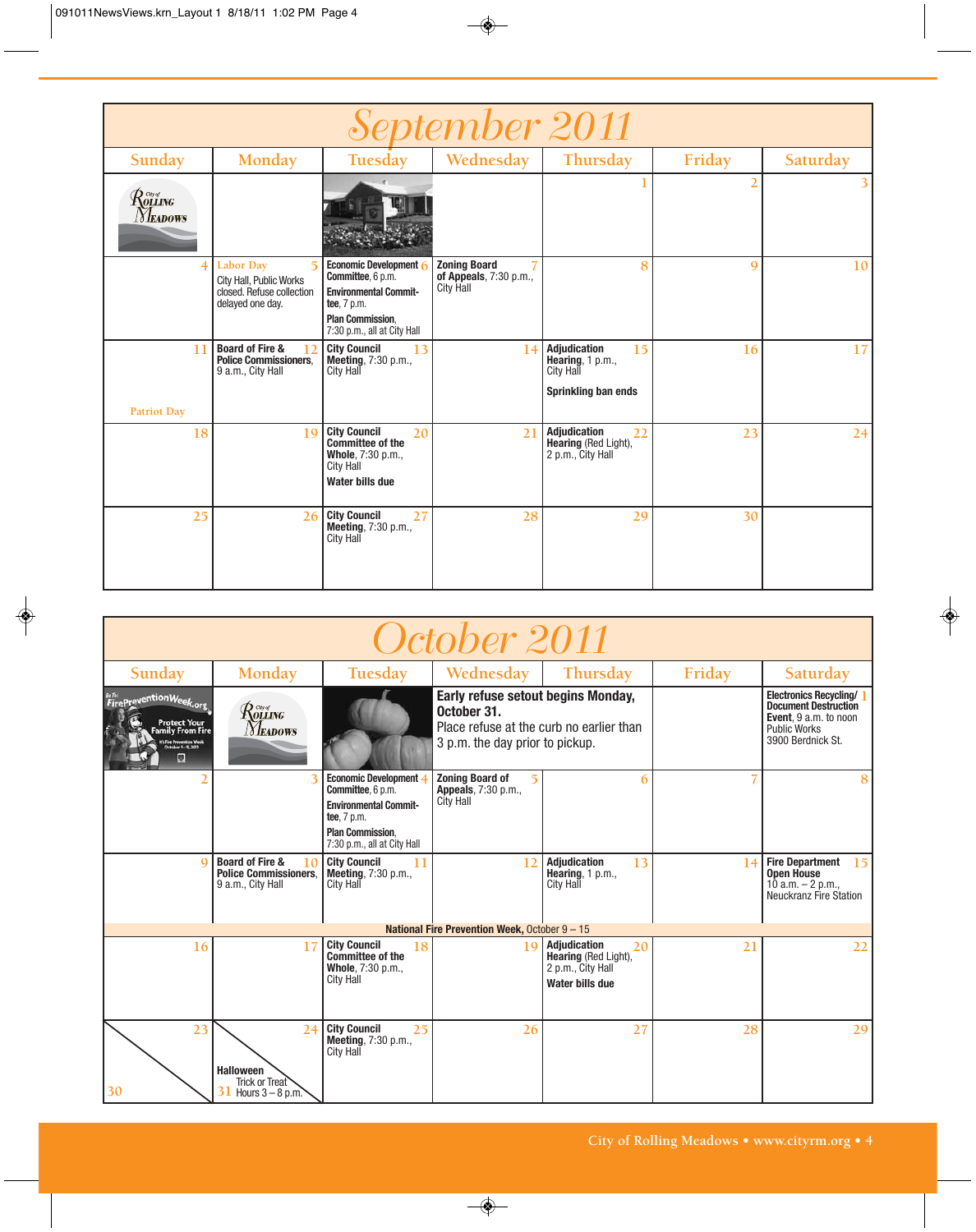# **National Fire Prevention Week Promotes Family Safety**

*by Fire Chief Ron Stewart*



Home fires in 2009 resulted in the deaths of 2,565 people – an average of seven fire-related deaths per day – and caused \$7.6 billion in direct damage.

*Ron Stewart*

To reduce the potential for deadly fires in our community, the Rolling Meadows Fire Department has teamed up with the National Fire Protection Association (NFPA) to observe this year's National Fire Prevention Week (October 9 – 15). This year's theme is "Protect Your Family from Fire."

#### **Cook with Care**

Unattended cooking equipment is the leading cause of home fires and associated injuries. Stay in the kitchen when frying, grilling or broiling food. Turn off the stove if you leave the kitchen – even for a short period of time. Other precautions include:

- Keep anything that can catch fire away from the stovetop.
- If a small stovetop fire starts, put on an oven mitt and smother the flames by carefully sliding a lid over the pan. Turn off the burner.

#### **Test, Maintain Smoke Detectors** Two-thirds of home

fire deaths happen in homes with no

working smoke detectors. That's why it is essential for residents to test smoke and carbon monoxide detectors in their homes once per month and replace batteries once per year. A good rule of thumb is to replace detector batteries when changing clocks from daylight savings time to standard time each fall.

#### **Develop Home Escape Plans**

Develop a home fire escape plan and

<sup>se To:</sup><br>FirePreventionWeek.org **Protect Your Family From Fire** It's Fire Prevention Week<br>October 9–15, 2011  $\mathcal{M}_2$ 

practice it with your family twice per year. Studies prove that fire can consume a home in less than two minutes, so rapid escape is essential for increasing a family's odds of survival.

For more information on fire safety, visit the Fire Department's Web page (**www.cityrm.org/rmfd**) or the NFPA Website, **www.firepreventionweek.org**.

## **Fire Department Open House to Offer 'Unique Perspective,' Oct. 15**

Residents will view fire safety from a unique perspective and learn more about the Rolling Meadows Fire Department's proud tradition of service during its fourth annual Open House, Saturday, October 15, 10 a.m. – 2 p.m., at the Neuckranz Fire Station (2455 Plum Grove Road).

Guests will experience a "behind-thescenes" glimpse of department operations, including specialized rescue demonstrations, guided fire station tours, and an up-close review of state-of-the-art public safety equipment.



*Open House guests will experience a behind-the-* 397-3352. *scenes glimpse of Fire Department operations.*

"The Open House is a very effective way to help people understand our role in assuring the safety of Rolling Meadows residents and businesses." Fire Chief Ron Stewart explains. "It also lets us meet the people we are sworn to protect in a casual, friendly setting."

The Open House is part of the Fire Department's observance of National Fire Prevention Week, October 9 – 15. For more information, call the RMFD at 847-

#### **Police Department Reorganization Improves Service** *…continued from page 1*

though a number of unanticipated factors over the last 24 months played key roles in shaping the result. These included a large number of retirements, limited budgets, and the closing of the Police Neighborhood Resource Center

(PNRC). Another major change was the transfer of the City's emergency dispatch services to Northwest Central Dispatch System, a regional center based in Arlington Heights.

"This restructuring of department resources makes us more effective in what we do and more affordable to the community we serve," Chief Scanlan ex-

*"This restructuring of department resources makes us more effective in what we do and more affordable to the community we serve." – Police Chief Dave Scanlan*

plains. "In-house dispatch services and police involvement with the PNRC required a much larger force in terms of resources and manpower. As the department's operational scope changed, we could not afford – and did not need – to

maintain that size."

Chief Scanlan believes the department's streamlined command structure will improve communication at all levels. In years past, the department had two deputy chiefs, three

commanders, and nine sergeants. The new structure consists of one deputy chief, two commanders, and seven sergeants.